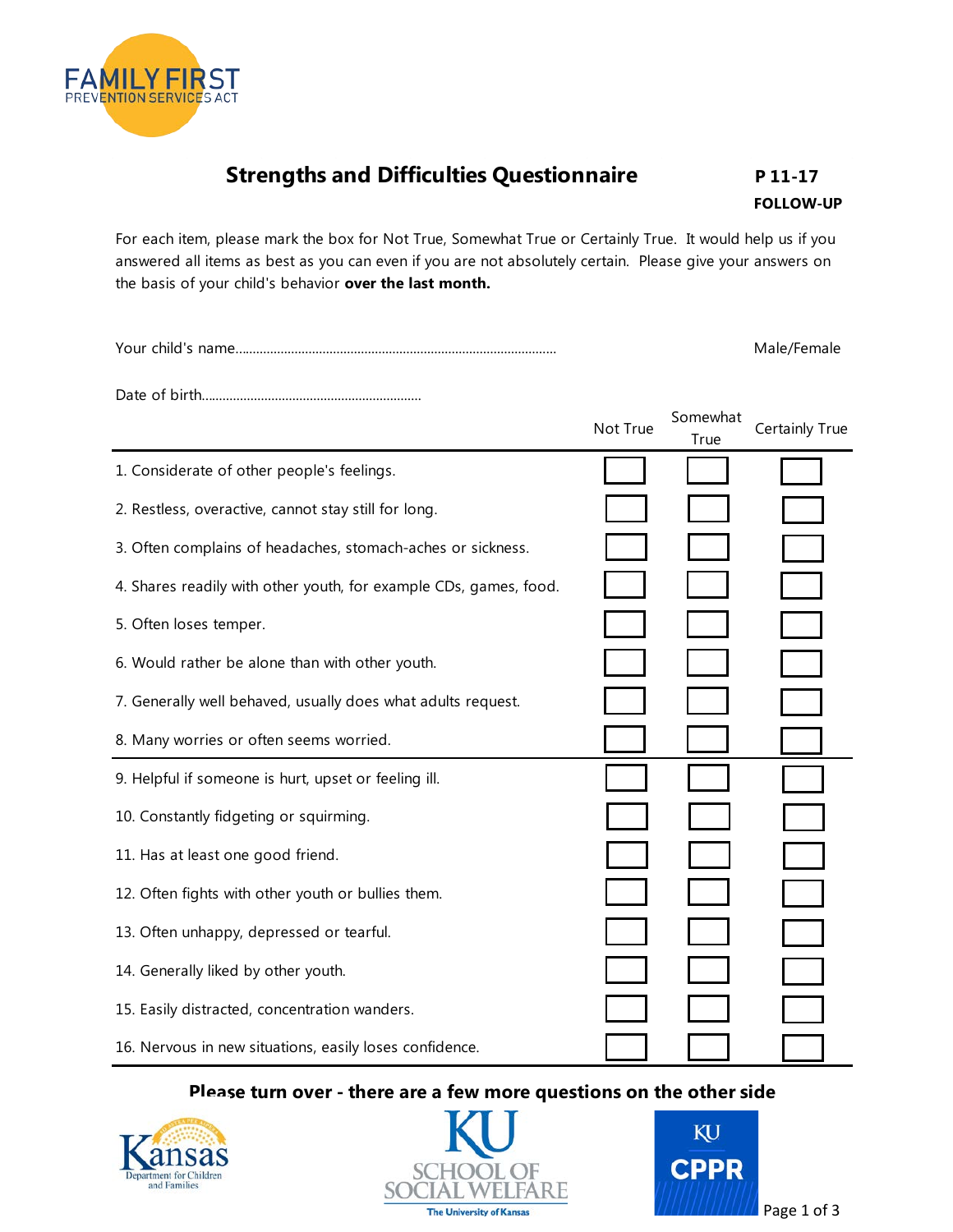|                                                                      | Not True | Somewhat | Certainly |
|----------------------------------------------------------------------|----------|----------|-----------|
|                                                                      |          | True     | True      |
| 17. Kind to younger children.                                        |          |          |           |
| 18. Often lies or cheats.                                            |          |          |           |
| 19. Picked on or bullied by other youth.                             |          |          |           |
| 20. Often offers to help others (parents, teachers, other children). |          |          |           |
| 21. Thinks things out before acting.                                 |          |          |           |
| 22. Steals from home, school or elsewhere.                           |          |          |           |
| 23. Gets along better with adults than with other children.          |          |          |           |
| 24. Many fears, easily scared.                                       |          |          |           |
| 25. Good attention span, sees chores or homework through to the end. |          |          |           |
| 1. Do you have any other comments or concerns?                       |          |          |           |

2. Since receiving this service, are your child's problems:



3. Has receiving this service been helpful in other ways, e.g. providing information or making the problems more bearable?

| Not at all Only a little | A medium<br>amount | A great<br>deal |
|--------------------------|--------------------|-----------------|
|                          |                    |                 |

## **Please turn over - there are a few more questions on the other side**